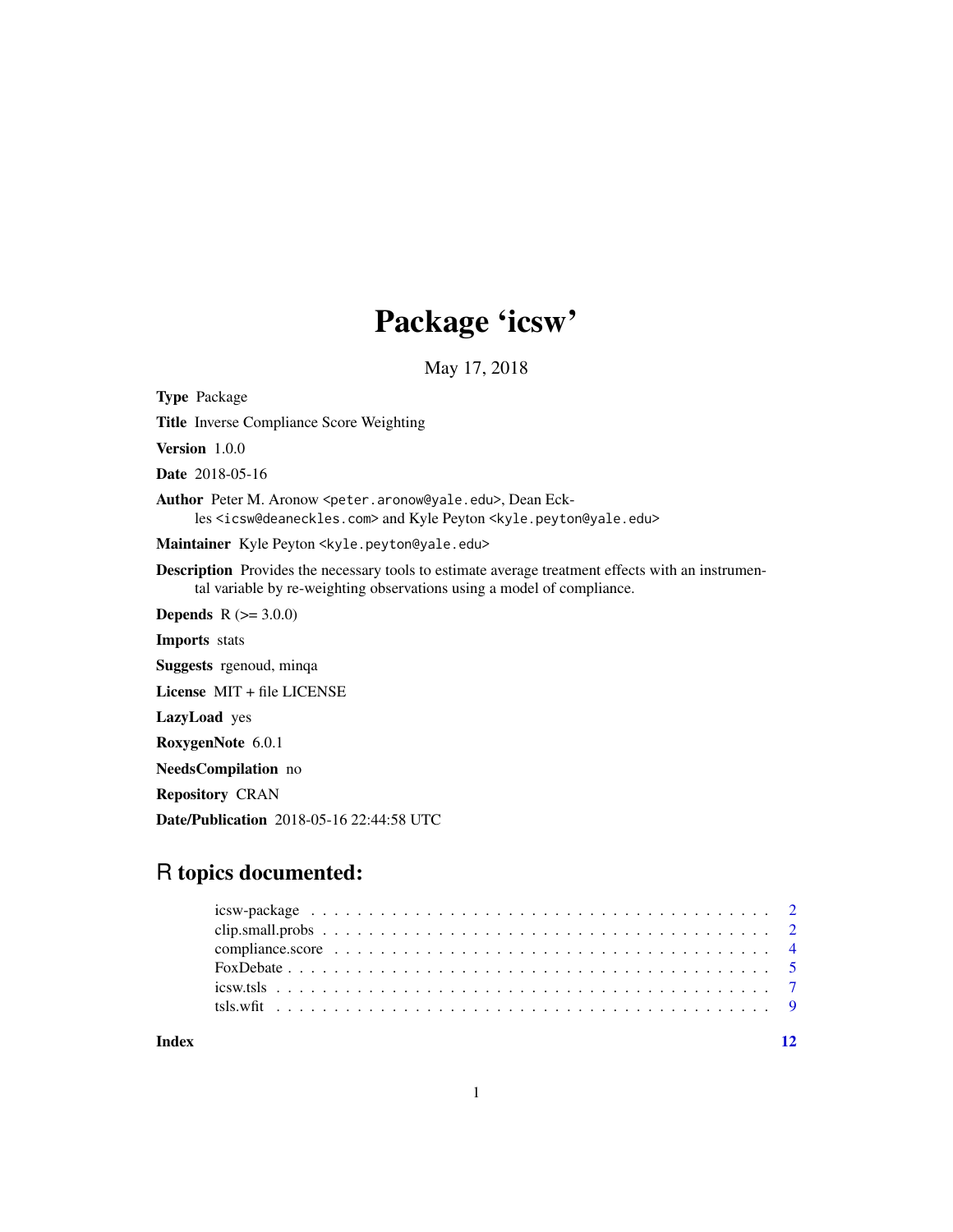<span id="page-1-0"></span>

#### Description

Inverse compliance score weighting is a tool for estimating average treatment effects from local average treatment effects by weighting units using inverse probabilities of complying with an encouragement (instrument).

#### Details

| Package:  | icsw       |
|-----------|------------|
| Type:     | Package    |
| Version:  | 1.0.0      |
| Date:     | 2018-05-16 |
| License:  | MIT        |
| LazyLoad: | yes        |

#### Author(s)

Peter M. Aronow <peter.aronow@yale.edu>; Dean Eckles <icsw@deaneckles.com>; Kyle Peyton <kyle.peyton@yale.edu>

Maintainer: Kyle Peyton <kyle.peyton@yale.edu>

#### References

Bethany Albertson and Adria Lawrence. (2009). After the credits roll: The long-term effects of educational television on public knowledge and attitudes. *American Politics Research*. 37(2): 275- 300.

Peter M. Aronow and Allison Carnegie. (2013). Beyond LATE: Estimation of the average treatment effect with an instrumental variable. *Political Analysis*. 21.4 (2013): 492-506.

Peter M. Aronow and Allison Carnegie. (2013). Replication data for: Beyond LATE: Estimation of the average treatment effect with an instrumental variable. *Dataverse Network.* http://hdl.handle.net/1902.1/21729 (accessed May 14, 2015).

clip.small.probs *Replace probabilities below threshold with threshold value*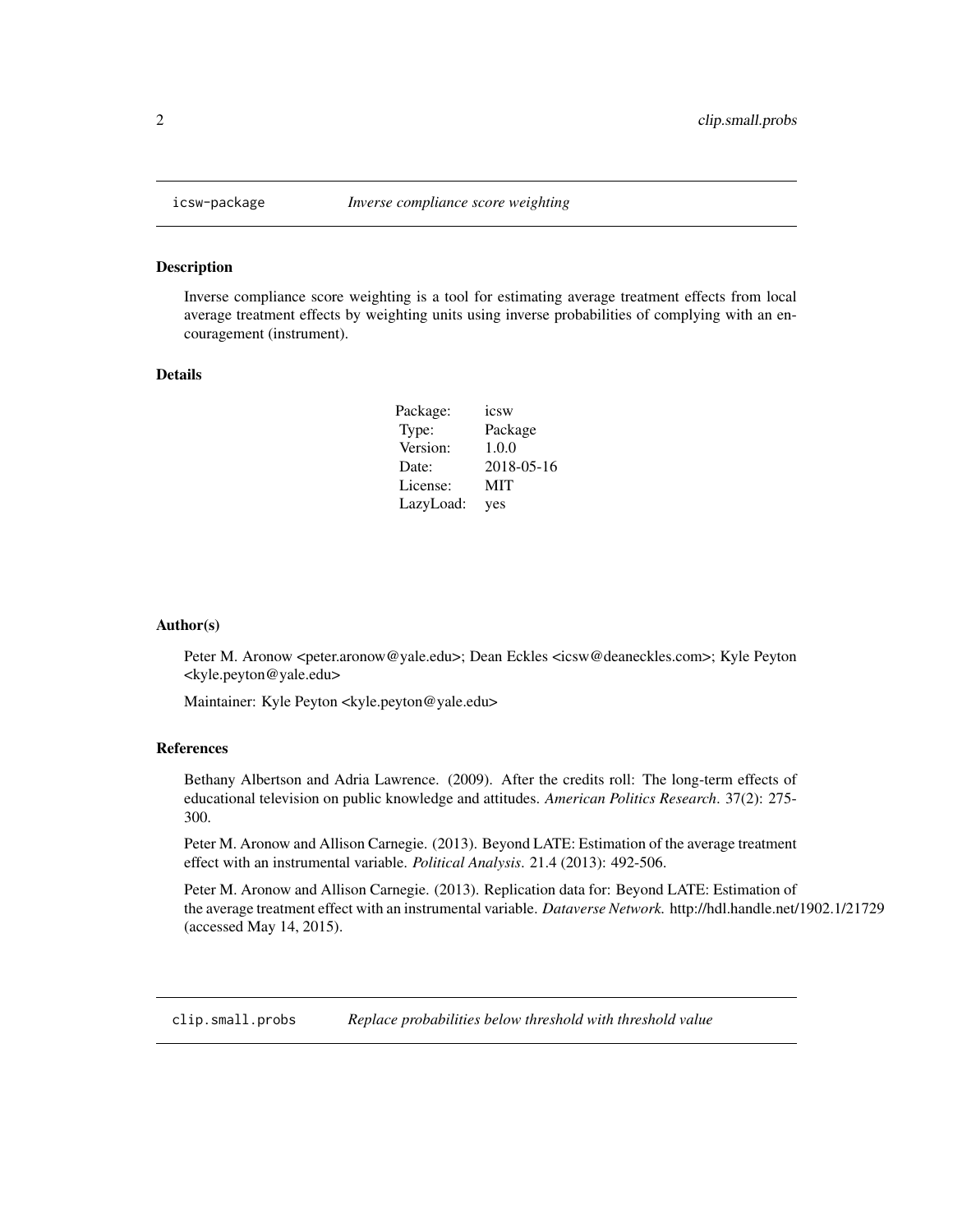#### clip.small.probs 3

#### Description

Return the provided vector with values smaller than the provided threshold replaced with that threshold (i.e., clip the probabilities below a certain value). If the threshold is chosen to match an empirical quantile then this can be used to implement Winsorizing probabilities from below. If no threshold is provided, the smallest value greater than zero is used.

#### Usage

```
clip.small.probs(x, min.prob = NULL)
```
#### Arguments

|          | Vector of probabilities.                                                                                                                 |  |
|----------|------------------------------------------------------------------------------------------------------------------------------------------|--|
| min.prob | Threshold. Values smaller than min. prob are replaced with min. prob. If not<br>provided, set to the smallest value in x greater than 0. |  |

#### Details

Used to avoid small probabilities blowing up in inverse probability weighting.

Produces warnings whenever values are actually replaced.

#### Value

Vector the same length as x with, possibly, some entries replaced.

#### Author(s)

Peter M. Aronow <peter.aronow@yale.edu>, Dean Eckles <icsw@deaneckles.com>, Kyle Peyton <kyle.peyton@yale.edu>

#### Examples

```
probs \leq - seq(0, .01, by = .001)
min(clip.small.probs(probs, .05))
# without min.prob, uses smallest value > 0
min(clip.small.probs(probs))
```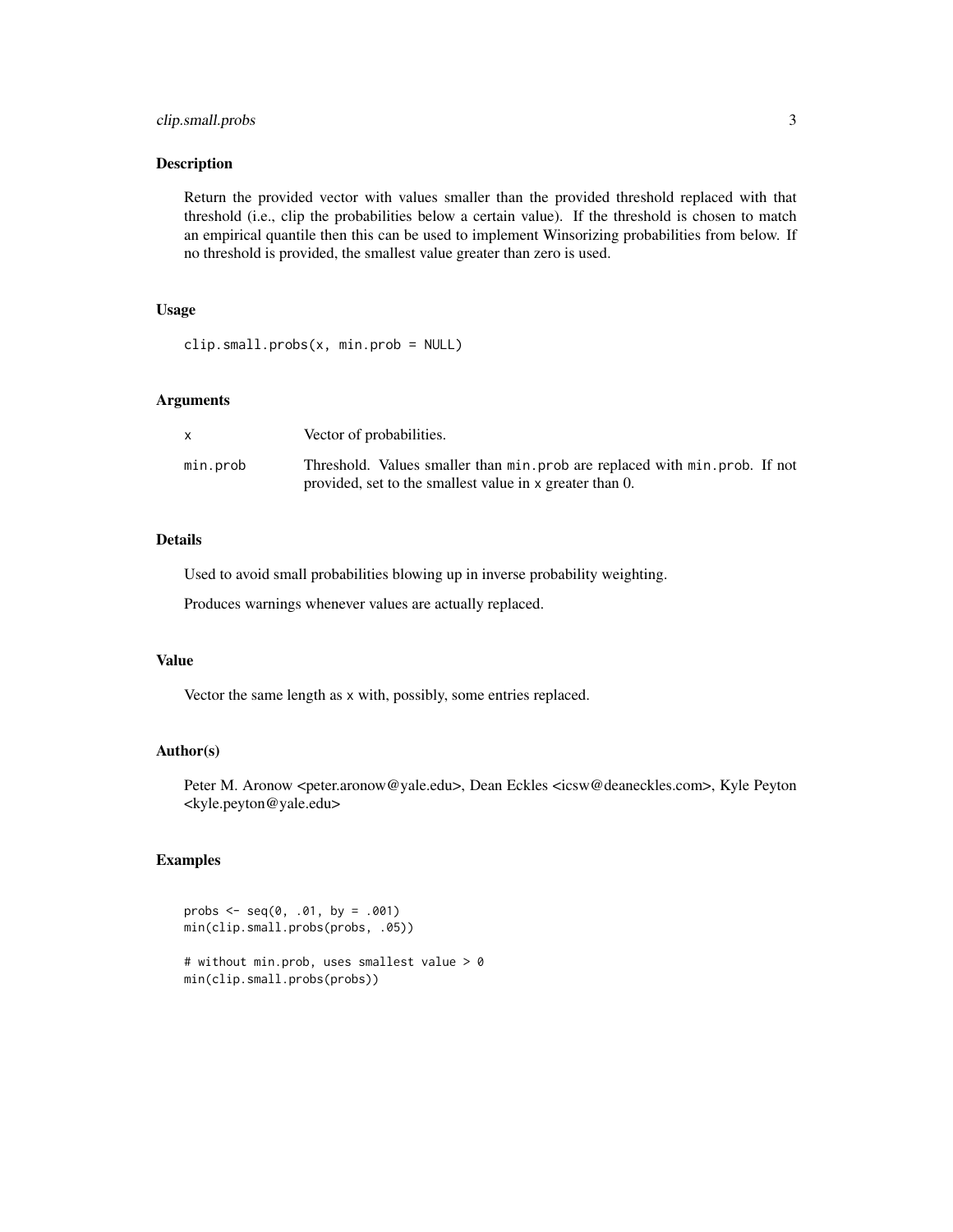#### Description

Estimate probability that units are compliers using generalized linear models for probability of being a complier or always-taker and for being an always-taker conditional on being a complier or always-taker. These compliance scores can be used in inverse probability weighting to estimate average treatment effects. In the case of one-sided non-compliance, this estimation is considerably simpler.

#### Usage

```
compliance.score(D, Z, W, weights = NULL,
  link = qnorm, inv.link = ponorm, genoud = TRUE,num.iter = ifelse(genoud, 200, 10000),
  one.sided = FALSE)
```
#### Arguments

| D         | Binary treatment of interest.                                                                                                                                                                                                                                 |
|-----------|---------------------------------------------------------------------------------------------------------------------------------------------------------------------------------------------------------------------------------------------------------------|
| Z         | Binary instrument.                                                                                                                                                                                                                                            |
| W         | Matrix of covariates for compliance model.                                                                                                                                                                                                                    |
| weights   | Observation weights.                                                                                                                                                                                                                                          |
| link      | Link function applied for linear models. Defaults to probit link function.                                                                                                                                                                                    |
| inv.link  | Inverse link function (i.e., mean function) applied for linear models. Defaults to<br>probit mean function.                                                                                                                                                   |
| genoud    | Whether to use global optimization via genetic optimization from package rgenoud.<br>Default, and highly recommended because the likelihood need not be concave.<br>Otherwise, use the BOBYQA algorithm for constrained optimization from pack-<br>age minga. |
| num.iter  | Number of iterations of optimization routine.                                                                                                                                                                                                                 |
| one.sided | Whether non-compliance is one-sided (logical). When compliance is one-sided,<br>the previous four arguments are ignored, and the compliance scores are esti-<br>mated with probit regression.                                                                 |

#### Details

A unit i is a complier if  $D_{i1} > D_{i0}$ , where  $D_{i1}$  and  $D_{i0}$  are the potential treatments for unit i when  $Z$  is set to 1 and 0. This is a latent (unobserved) characteristic of individual units, since each unit is only observed with one value of Z.

By default this function uses genetic optimization via genoud because the loss function for the complier scores is not necessarily convex.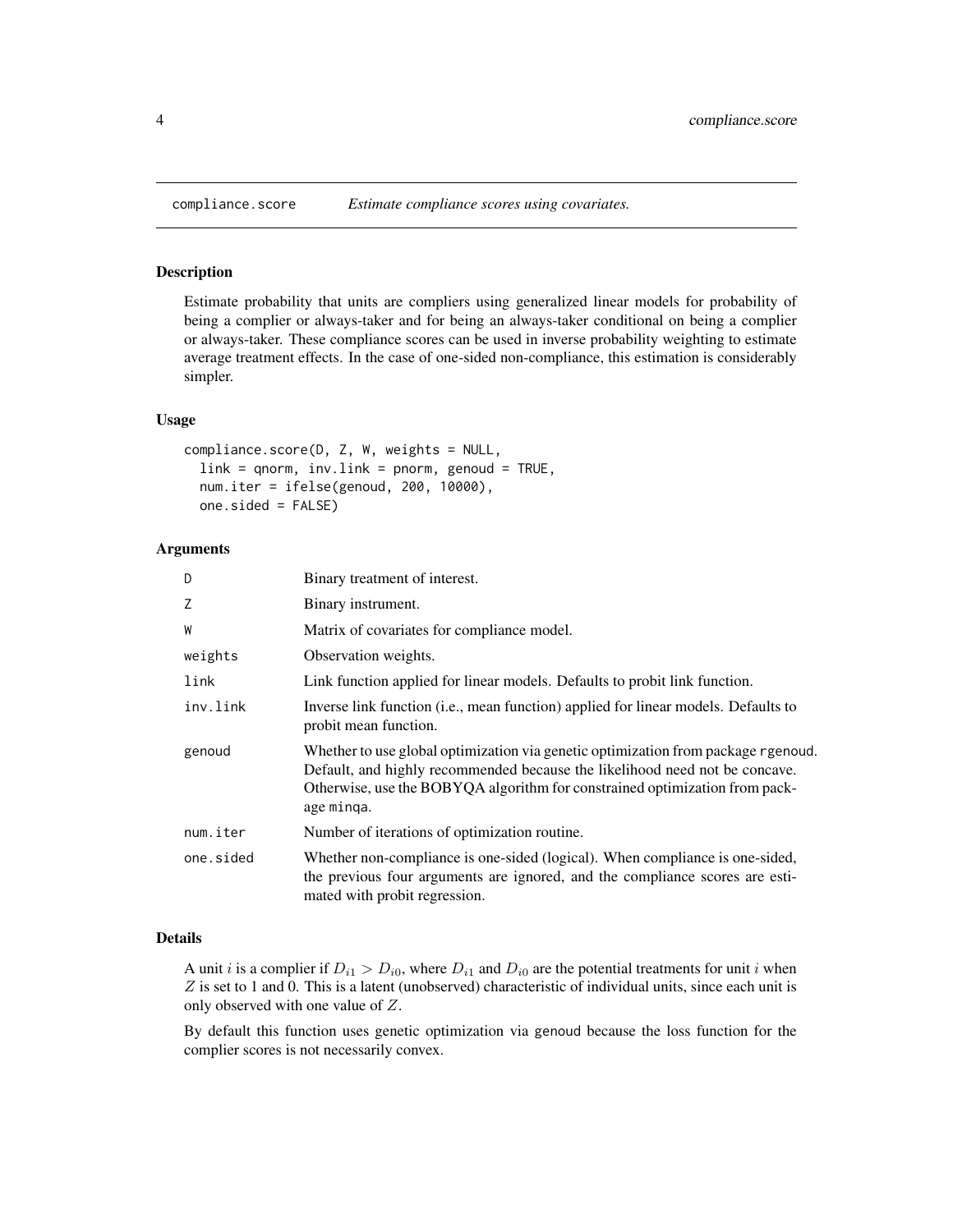#### <span id="page-4-0"></span>FoxDebate 5

#### Value

Vector of estimated probabilities of being a complier (i.e., compliance scores).

#### Note

```
Requires rgenoud package if genoud = TRUE. Requires minqa package if genoud = FALSE.
```
#### Author(s)

Peter M. Aronow <peter.aronow@yale.edu>, Dean Eckles <icsw@deaneckles.com>, Kyle Peyton <kyle.peyton@yale.edu>

#### References

Peter M. Aronow and Allison Carnegie. (2013). Beyond LATE: Estimation of the average treatment effect with an instrumental variable. *Political Analysis*.

#### See Also

Used by [icsw.tsls](#page-6-1).

#### Examples

```
# Load example dataset, see help(FoxDebate) for details
data(FoxDebate)
# Matrix of covariates
covmat <- with(FoxDebate, cbind(partyid, pnintst, watchnat, educad, readnews,
                                gender, income, white))
# Estimate compliance scores with covariates, assuming (default)
# case of two-sided non-compliance
cscoreout <- with(FoxDebate, compliance.score(D = watchpro, Z = conditn,
                                               W = \text{covmat})# Extract vector of estimated compliance scores
cscore <- cscoreout$C.score
summary(cscore)
```
FoxDebate *The effects of watching a Fox debate on Proposition 209.*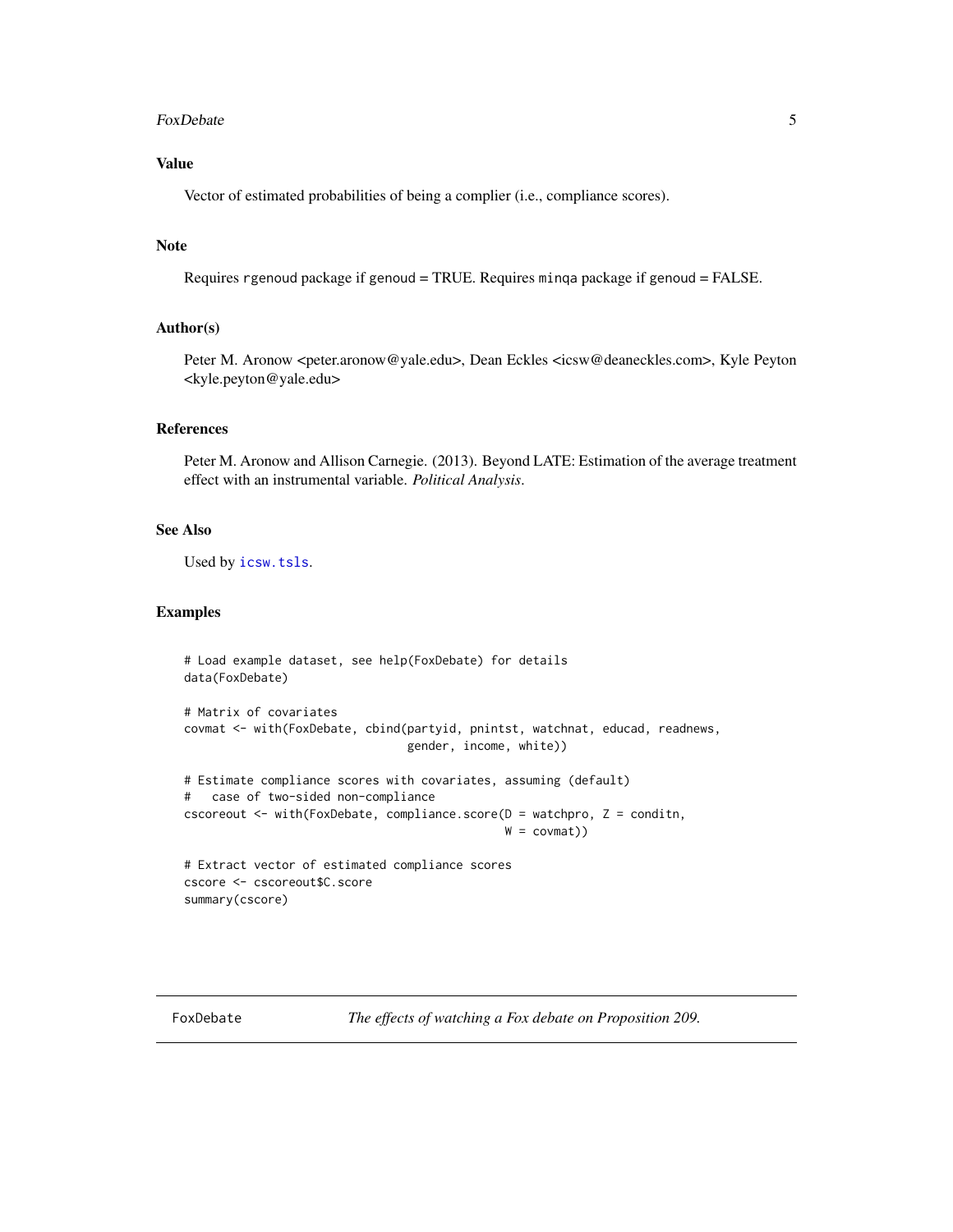#### Description

The data set (n=507) contains findings from the experiment described in Albertson and Lawrence (2009) in which a representative sample of survey respondents in Orange County, California, were randomly assigned to receive encouragement to view a Fox debate on affirmative action, which would take place on the eve of the 1996 presidential election. Shortly after the election, these respondents were reinterviewed. The postelection questionnaire asked respondents whether they viewed the debate, whether they supported a California proposition (209) to eliminate affirmative action (support), and how informed they felt about the proposition (infopro). The dataset can be used to reproduce Table 2 in Aronow and Carnegie (2013). Note that mean imputation was used to handle missing data so non-integer values are imputed. support and infopro are excepted and include missing values.

#### Usage

data(FoxDebate)

#### Format

A data frame with 507 observations on the following 11 variables:

- partyid An 11 point scale from "strong Republican" to "strong Democrat".
- pnintst Respondent interest in politics and national affairs. Coded  $1 =$  "very interested",  $2 =$ "somewhat interested", 3 = "only slightly interested", 4 = "not interested at all".
- watchnat Frequency of national television news consumption. Coded  $1 =$  "never"",  $2 =$  "less than once a month"",  $3 =$  "once a month",  $4 =$  "several times a month",  $5 =$  "once a week",  $6 =$ "several times a week", 7 = "every day".
- educad Education level of respondent. Coded  $1 =$  "eighth grade or less",  $2 =$  "beyond eighth grade, not high school",  $3 =$  "ged",  $4 =$  "high school",  $5 =$  "less than one year vocational school",  $6 =$ "one to two year vocational school",  $7 =$  "two years or more vocational school",  $8 =$  "less than two years of college",  $9 =$  "two or more years of college",  $10 =$  "finished a two-year college" program",  $11 =$  "finished a four-year college program",  $12 =$  "master degree or equivalent", 13 = "ph.d., m.d., or other advance degree".
- readnews How often respondent reads political news. Coded  $1 =$  "never"",  $2 =$  "less than once a month"",  $3 =$  "once a month",  $4 =$  "several times a month",  $5 =$  "once a week",  $6 =$  "several times a week",  $7 =$  "every day".
- gender Respondent gender. Coded 1 for female and 0 for male.
- income Family income from all sources. Coded  $1 =$  "under \$10,000",  $2 =$  "between \$10,000 and  $$20,000$ ", 3 = "between \$20,000 and \$30,000", 4 = "between \$30,000 and \$40,000", 5 = "between \$40,000 and \$50,000", 6 = "between \$50,000 and \$60,000", 7 = "between \$60,000 and \$70,000", 8 = "between \$70,000 and \$80,000", 9 = "between \$80,000 and \$90,000", 10 = "between \$90,000 and \$100,000", 11 = "\$100,000 or more".
- white Binary indicator coded 1 if subject is white and 0 otherwise.
- support Support for Proposition 209. Coded 1 if subject voted against or opposed and 0 if subject voted for or favored
- infopro Information on Proposition 209. Coded from 1 to 4, with 4 meaning respondents had a great deal of information about Proposition 209 prior to the election, and 1 meaning respondents reported no information about the proposition before the election.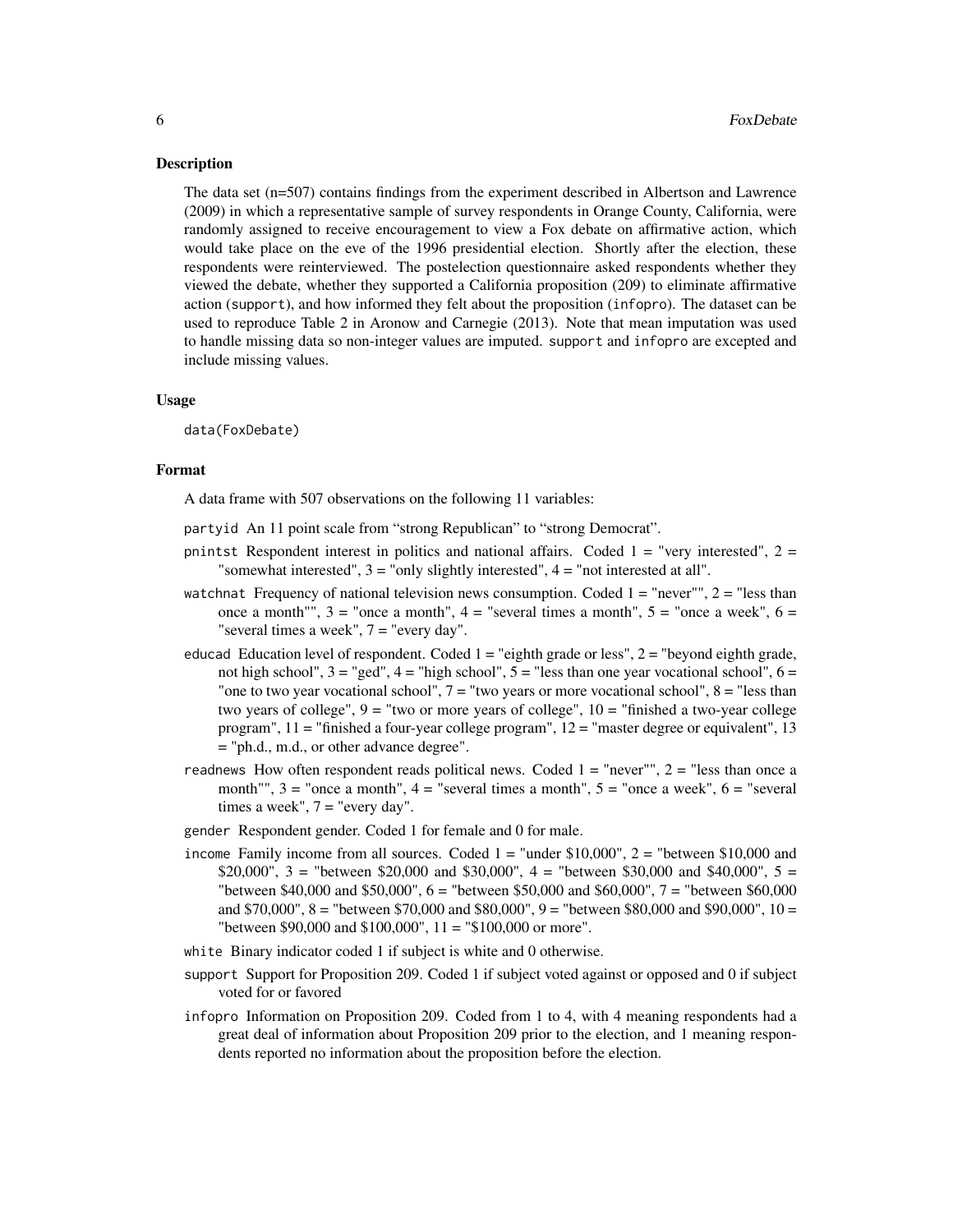#### <span id="page-6-0"></span>icsw.tsls 7

- watchpro Binary indicator coded 1 if subject watched the Fox Debate about affirmative action and 0 otherwise. This is the outcome ("treatment") of interest.
- conditn Binary indicator coded 1 if subject was (randomly) prompted to watch the Fox Debate about affirmative action. This is the encouragement (instrumental) variable.

#### References

Bethany Albertson and Adria Lawrence. (2009). After the credits roll: The long-term effects of educational television on public knowledge and attitudes. *American Politics Research*. 37(2): 275- 300.

Peter M. Aronow and Allison Carnegie. (2013). Beyond LATE: Estimation of the average treatment effect with an instrumental variable. *Political Analysis*. 21.4 (2013): 492-506.

Peter M. Aronow and Allison Carnegie. (2013). Replication data for: Beyond LATE: Estimation of the average treatment effect with an instrumental variable. *Dataverse Network.* http://hdl.handle.net/1902.1/21729 (accessed May 14, 2015).

<span id="page-6-1"></span>icsw.tsls *Two-stage least squares with inverse complier score weighting*

#### Description

Estimate average treatment effects using two-stage least squares with a binary instrument and binary treatment and weighting with inverse complier scores (probabilities of compliance). Optionally, bootstrap the entire estimation process for the purpose of hypothesis testing and constructing confidence intervals.

#### Usage

```
icsw.tsls(D, X, Y, Z, W, weights = NULL,
 R = 0, estimand = c("ATE", "ATT"),
 min.prob.quantile = NULL,
 min.prob = NULL, ...)icsw.tsls.fit(D, X, Y, Z, W, weights,
  estimand = c("ATE", "ATT"),
 min.prob.quantile = NULL,
 min.prob = NULL, ...
```
#### Arguments

| D | Binary treatment of interest.                                                                  |
|---|------------------------------------------------------------------------------------------------|
| X | Matrix of covariates for two-stage least squares. Add a constant if desired (see<br>examples). |
| Y | Outcome.                                                                                       |
| 7 | Binary instrument.                                                                             |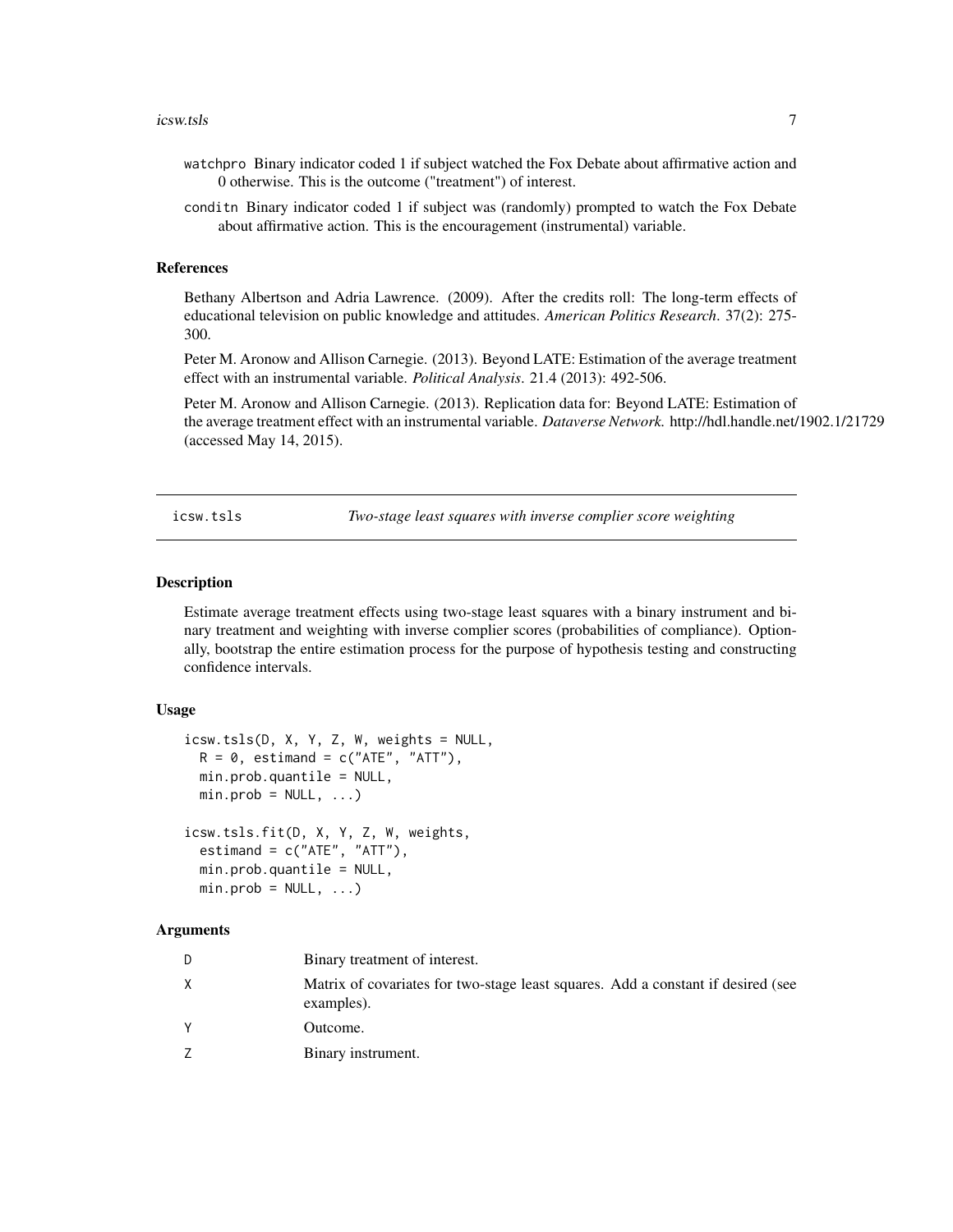<span id="page-7-0"></span>

| W                 | Matrix of covariates for compliance model.                                                              |  |  |  |  |
|-------------------|---------------------------------------------------------------------------------------------------------|--|--|--|--|
| weights           | Observation weights.                                                                                    |  |  |  |  |
| R                 | Number of bootstrap replicates.                                                                         |  |  |  |  |
| estimand          | Whether to estimate average treatment effect (default) or average treatment ef-<br>fect on the treated. |  |  |  |  |
| min.prob.quantile |                                                                                                         |  |  |  |  |
|                   | Compliance scores are truncated to this quantile of positive compliance scores.                         |  |  |  |  |
| min.prob          | Compliance scores are truncated to this value.                                                          |  |  |  |  |
| $\cdots$          | Additional arguments to compliance. score.                                                              |  |  |  |  |

#### Value

If  $R = 0$  or icsw.tsls.fit is called directly, a model fit, as described in  $\text{lm.}$  wfit.

If  $R > 0$ , a list with elements

| fitted.model  | A model fit, as returned by lm. wfit.                                                                          |
|---------------|----------------------------------------------------------------------------------------------------------------|
| coefs.boot    | p by R matrix of model coefficients for each of R bootstrap replicates.                                        |
| coefs.se.boot | Vector of standard deviations of coefficients under bootstrap resampling (i.e.,<br>bootstrap standard errors). |

#### Author(s)

Peter M. Aronow <peter.aronow@yale.edu>; Dean Eckles <icsw@deaneckles.com>; Kyle Peyton <kyle.peyton@yale.edu>

#### References

Peter M. Aronow and Allison Carnegie. (2013). Beyond LATE: Estimation of the average treatment effect with an instrumental variable. *Political Analysis*.

#### See Also

compliance. score for calculating compliance scores used in example.

[tsls.wfit](#page-8-1) for regression via 2SLS with weights.

#### Examples

```
# Load example dataset, see help(FoxDebate) for details
data(FoxDebate)
# Ipw reweighting step Aronow and Carnegie (2013) use for missing data
```
covmat <- with(FoxDebate, cbind(partyid, pnintst, watchnat, educad, readnews, gender, income, white))

```
# IPW reweighting step Aronow and Carnegie (2013) use for missing data
Ymis <- is.na(FoxDebate[, "infopro"])
```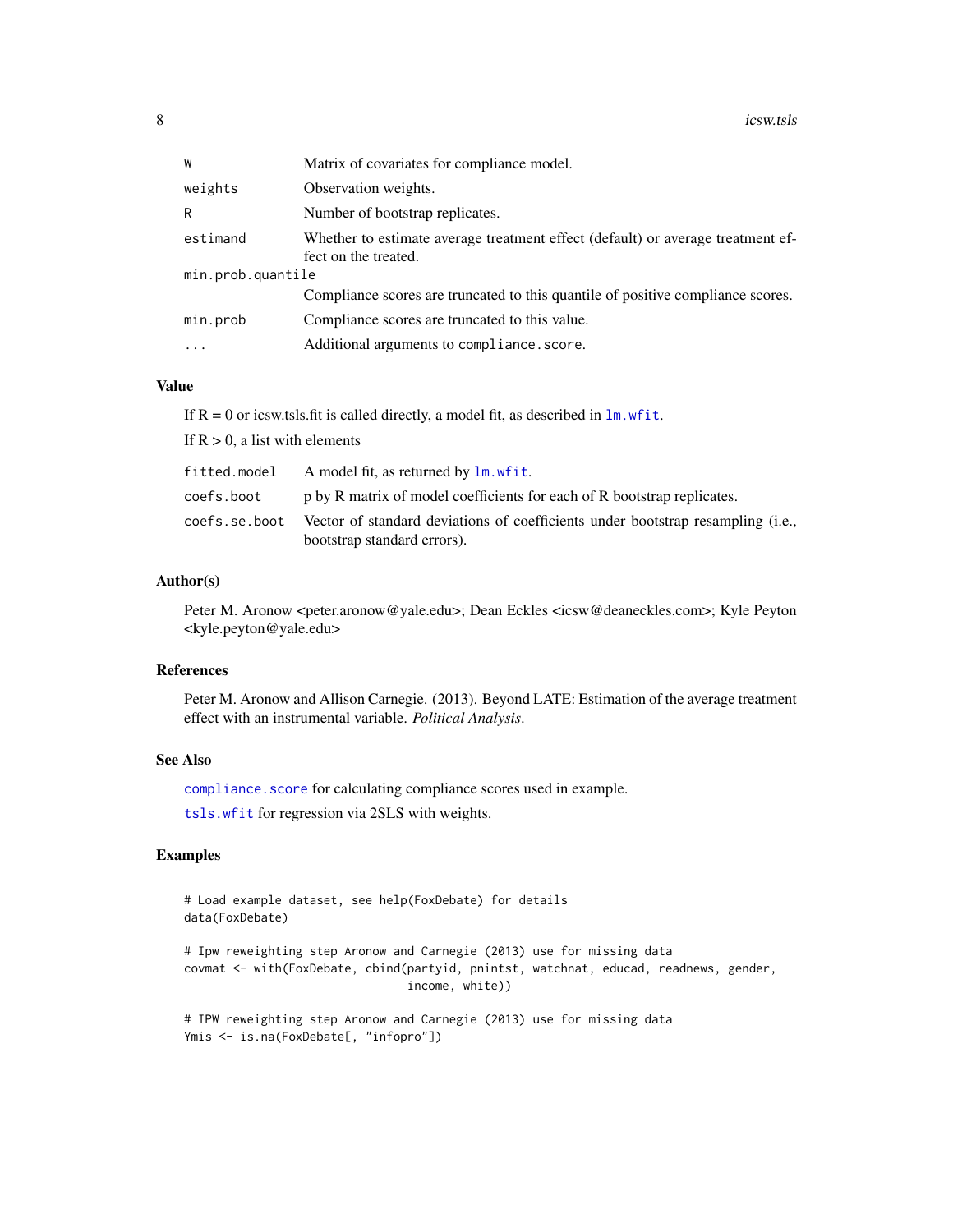#### <span id="page-8-0"></span>tsls.wfit 9

```
IPWweight <- 1 / (1 - predict(glm(Ymis \sim covmat, family = binomial(link = "probit")),
                                  type = "response"))
IPWweight[Ymis] <- 0
N <- length(FoxDebate[, "infopro"])
alpha \leq -0.275# Compute the ATE of watching the Fox Debate on knowledge . This replicates the
# ATE from column 2 of Table 1 in Aronow and Carnegie (2013)
icsw.out <- with(FoxDebate, icsw.tsls(D = watchpro, X = cbind(1, covmat),
                                           Y = infopro, Z = condition, W = covmat,min.prob.quantile = 1 / (N^alpha),
                          weights = IPWweight))
round(icsw.out$coefficients["D"], 2)
# Example with bootstrap (this takes awhile!)
icsw.out <- with(FoxDebate, icsw.tsls(D = watchpro, X = cbind(1, covmat),
                                      Y = infopro, Z = condition, W = covmat,min.prob.quantile = 1 / (N^{\text{alpha}}),
                                      weights = IPWweight, R = 1000)
# Display vector of coefficients
icsw.out$coefficients
# Display vector of (bootstrapped) SEs
icsw.out$coefs.se.boot
```
<span id="page-8-1"></span>

| tsls.wfit | Fit instrumental variables model via two-stage least squares, with |  |  |  |  |
|-----------|--------------------------------------------------------------------|--|--|--|--|
|           | <i>weights.</i>                                                    |  |  |  |  |

#### Description

Fits linear first- and second-stage models using weighted linear regression.

#### Usage

```
tsls.wfit(X, Y, Z, weights, ...)
```
#### **Arguments**

|          | Matrix of covariates and treatment, including constant if intercept is desired.  |
|----------|----------------------------------------------------------------------------------|
| Y        | Vector outcome.                                                                  |
|          | Matrix of covariates and instrument, including constant if intercept is desired. |
| weights  | Observation weights.                                                             |
| $\ddots$ | Additional arguments to lm. wfit.                                                |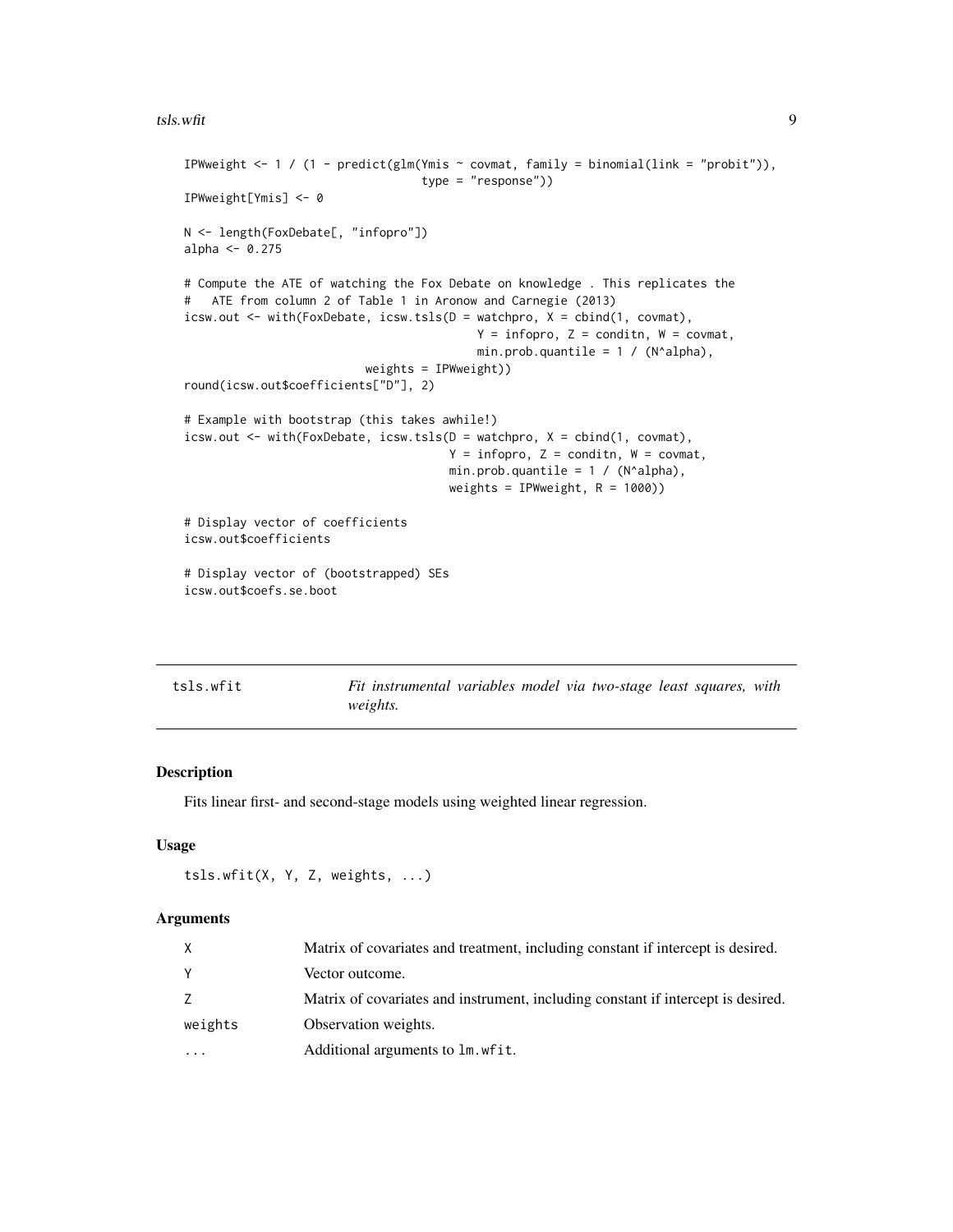#### <span id="page-9-0"></span>Value

A list with the second stage model fit, as returned by lm.wfit.

#### Author(s)

Peter Aronow <peter.aronow@yale.edu>, Dean Eckles <dean@deaneckles.com>, Kyle Peyton <kyle.peyton@yale.edu>

#### References

Peter M. Aronow and Allison Carnegie. (2013). Beyond LATE: Estimation of the average treatment effect with an instrumental variable. *Political Analysis*.

#### See Also

[lm.wfit](#page-0-0).

compliance. score for calculating compliance scores used in example.

#### Examples

```
# Load example dataset, see help(FoxDebate) for details
data(FoxDebate)
# Estimate compliance scores with covariates, assuming (default)
# case of two-sided non-compliance.
covmat <- with(FoxDebate, cbind(partyid, pnintst, watchnat, educad, readnews, gender,
                                 income, white))
cscoreout \le- with(FoxDebate, compliance.score(D = watchpro, Z = conditn,
                               W = \text{covmat})# Extract vector of estimated compliance scores
cscore <- cscoreout$C.score
# Winsorising as described in Aronow and Carnegie (2013)
N <- length(FoxDebate[, "infopro"])
alpha <- 0.275
qcscore <- quantile(cscore, 1 / (N^alpha))
cscore[cscore < qcscore] <- qcscore
# IPW reweighting step Aronow and Carnegie (2013) use for missing data
Ymis <- is.na(FoxDebate[,"infopro"])
IPWweight <- 1 / (1 - predict(glm(Ymis \sim covmat, family = binomial(link = "probit")),
                               type = "response"))
IPWweight[Ymis] <- 0
# Compute LATE via 2SLS with IPW weights. This replicates
# Table 2 Column 1 in Aronow and Carnegie (2013)
outputTSLS <- with(FoxDebate, tsls.wfit(X = cbind(1, covmat, watchpro), Y = infopro,
                         Z = \text{cbind}(1, \text{covmat}, \text{condit}), \text{weights} = \text{IPWweight})round(outputTSLS$coefficients, 2)
```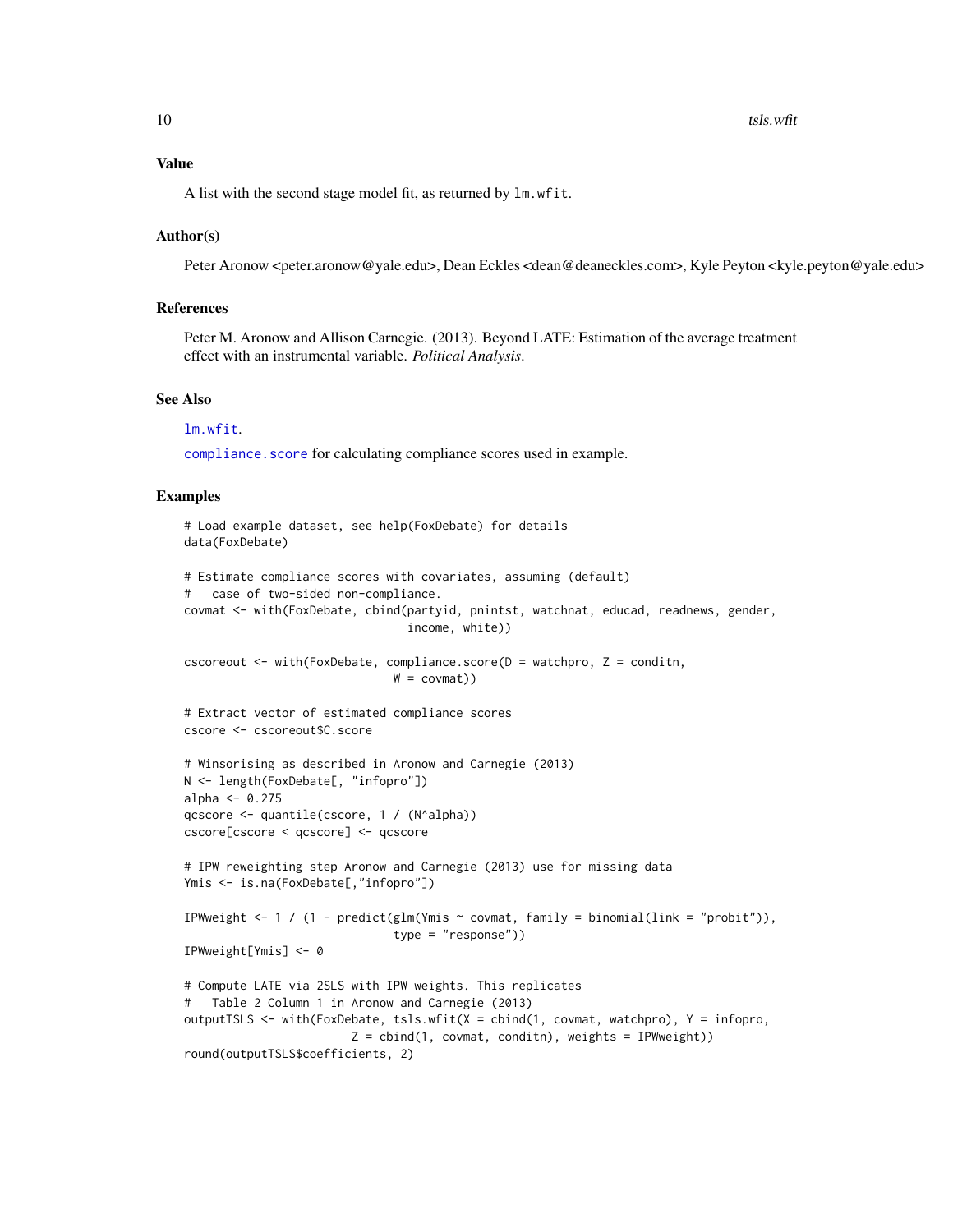# Compute ATE via 2SLS with (IPW weights / compliance scores). This # replicates Table 2 Column 2 in Aronow and Carnegie (2013) outputICSW <- with(FoxDebate, tsls.wfit(cbind(1, watchpro, covmat), infopro, cbind(1, conditn, covmat), w = IPWweight / cscore)) round(outputICSW\$coefficients, 2)